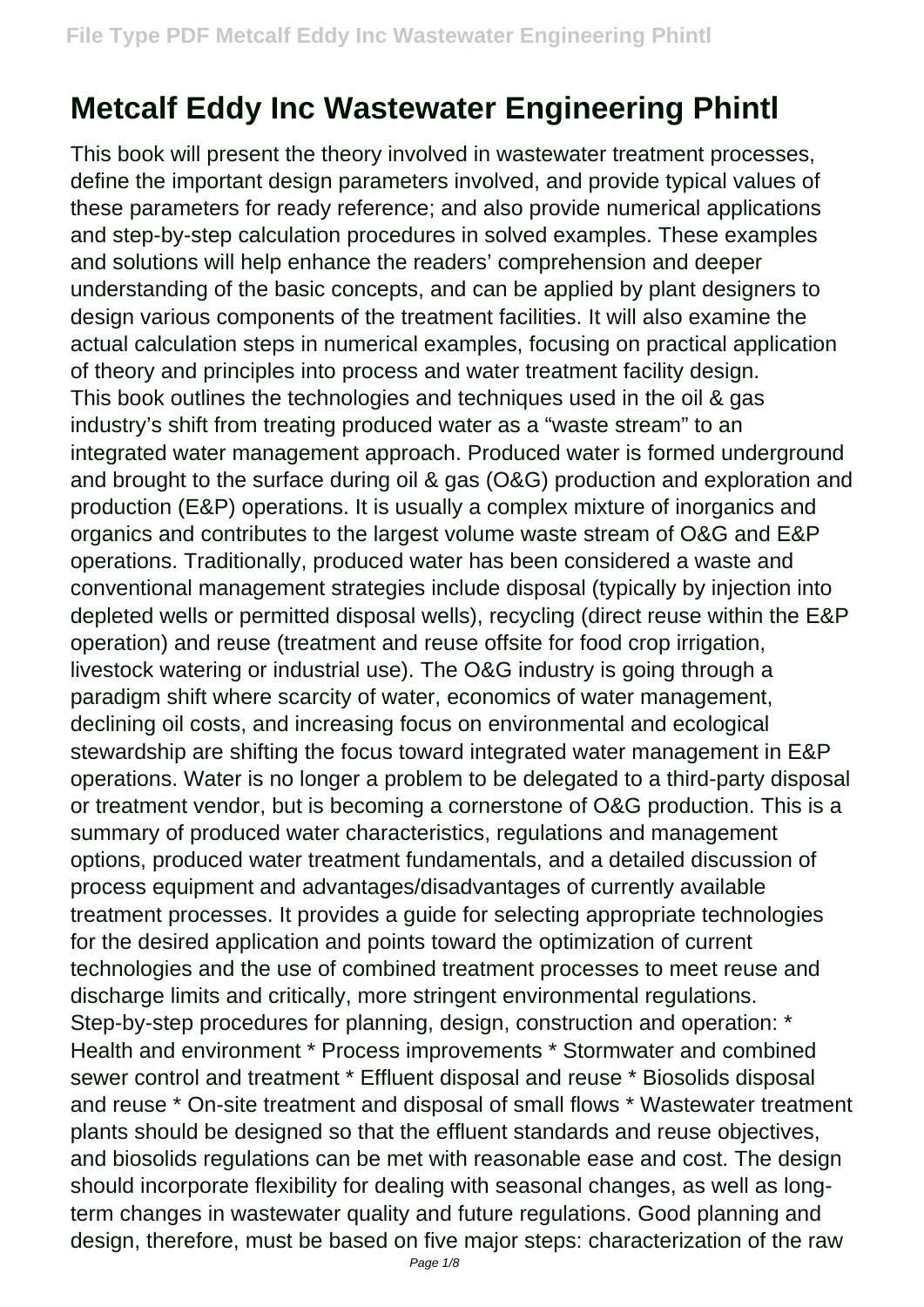wastewater quality and effluent, pre-design studies to develop alternative processes and selection of final process train, detailed design of the selected alternative, contraction, and operation and maintenance of the completed facility. Engineers, scientists, and financial analysts must utilize principles from a wide range of disciplines: engineering, chemistry, microbiology, geology, architecture, and economics to carry out the responsibilities of designing a wastewater treatment plant. The objective of this book is to present the technical and nontechnical issues that are most commonly addressed in the planning and design reports for wastewater treatment facilities prepared by practicing engineers. Topics discussed include facility planning, process description, process selection logic, mass balance calculations, design calculations, and concepts for equipment sizing. Theory, design, operation and maintenance, trouble shooting, equipment selection and specifications are integrated for each treatment process. Thus delineation of such information for use by students and practicing engineers is the main purpose of this book.

This update of a popular book for civil and environmental engineering majors describes the technological and regulatory changes that have occurred over the last ten years in the discipline.

Sludge Treatment and Disposal is the sixth volume in the series Biological Wastewater Treatment. The book covers in a clear and informative way the sludge characteristics, production, treatment (thickening, dewatering, stabilisation, pathogens removal) and disposal (land application for agricultural purposes, sanitary landfills, landfarming and other methods). Environmental and public health issues are also fully described. About the series: The series is based on a highly acclaimed set of best selling textbooks. This international version is comprised by six textbooks giving a state-of-the-art presentation of the science and technology of biological wastewater treatment. Other titles in the series are: Volume 1: Waste Stabilisation Ponds; Volume 2: Basic Principles of Wastewater Treatment; Volume 3: Waste Stabilization Ponds; Volume 4: Anaerobic Reactors; Volume 5: Activated Sludge and Aerobic Biofilm Reactors Wastewater Characteristics, Treatment and Disposal is the first volume in the series Biological Wastewater Treatment, presenting an integrated view of water quality and wastewater treatment. The book covers the following topics: wastewater characteristics (flow and major constituents) impact of wastewater discharges to rivers and lakes overview of wastewater treatment systems complementary items in planning studies. This book, with its clear and practical approach, lays the foundations for the topics that are analysed in more detail in the other books of the series. About the series: The series is based on a highly acclaimed set of best selling textbooks. This international version is comprised by six textbooks giving a state-of-the-art presentation of the science and technology of biological wastewater treatment. Other titles in the series are: Volume 2: Basic Principles of Wastewater Treatment; Volume 3: Waste Stabilisation Ponds; Volume 4: Anaerobic Reactors; Volume 5: Activated Sludge and Aerobic Biofilm Reactors; Volume 6: Sludge Treatment and Disposal Introduction to wastewater treatment : an overview -- Stoichiometry and reaction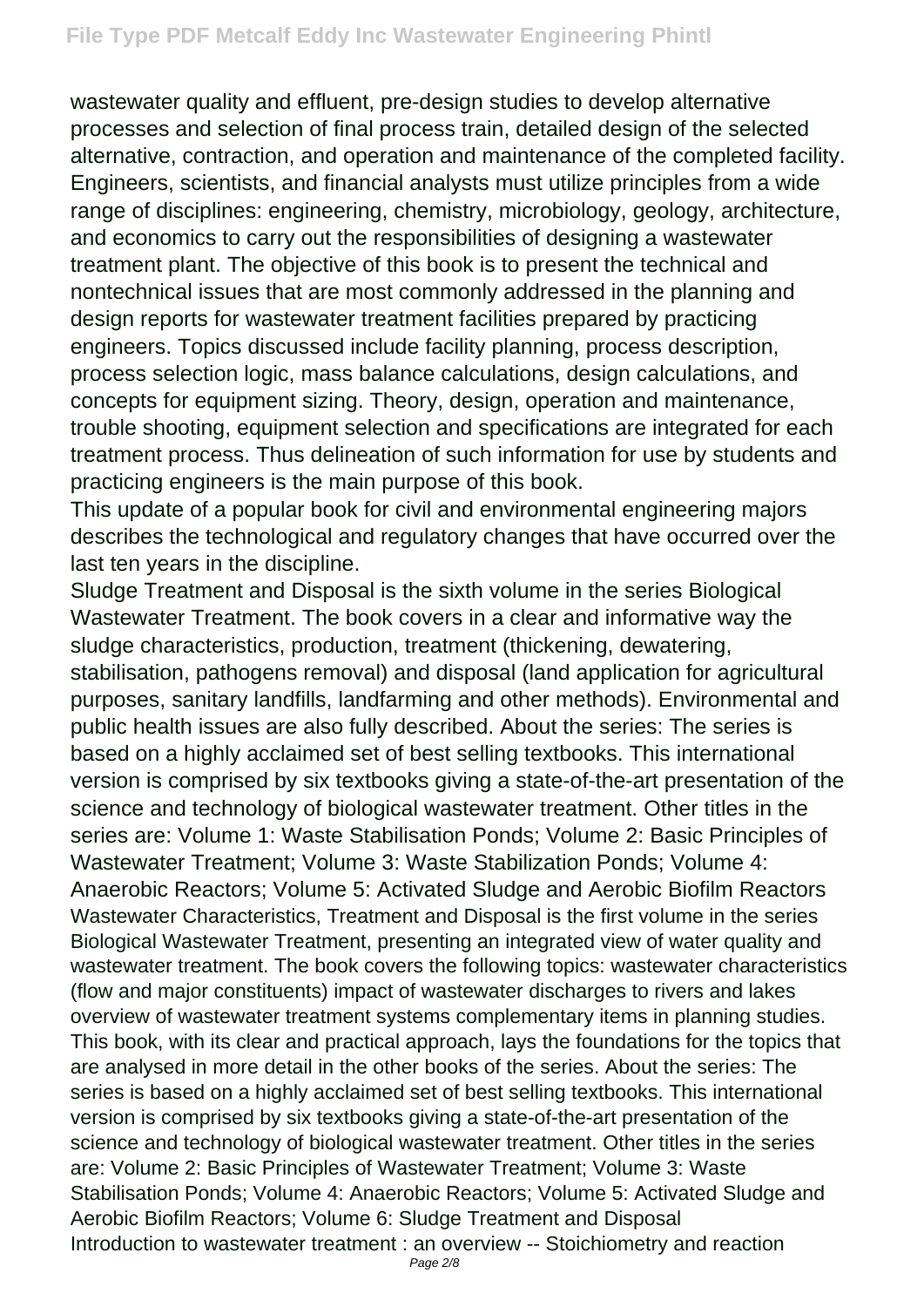kinetics -- Mass balance and reactors -- Sources and flowrates of munipal wastewater -- Characteristics of municipal wastewater -- Wastewater treatment objectives, design considerations and treatment processes -- Screening -- Grit removal -- Primary and enhanced sedimentation -- Biological waste treatment -- Disinfection -- Effluent reuse and disposal -- Residual processing, disposal and reuse -- Plant layout, yard pipings, plant hydraulics, and instrumentation and controls -- Advanced wastewater treatment and upgrading secondary treatment facility

Wastewater EngineeringTreatment, Disposal, Reuse

The last edition of this successful book dealt with disposal of wastewater for pollution control. The current edition, Wastewater Treatment for Pollution Control and Reuse has been thoroughly revised and extends the discussion to the many benefits and various methods for reusing wastewater. New chapters on reuse of wastewater and use of physico-chemical treatment methods, including membrane technologies that are critical for reuse, have been added. Besides the mechanized methods of wastewater treatment the authors have discussed other methods which are not only simple, natural and costeffective, but also more dependable, especially in developing countries with warm weather.

Biological Wastewater Treatment: Principles, Model

This work has been selected by scholars as being culturally important, and is part of the knowledge base of civilization as we know it. This work was reproduced from the original artifact, and remains as true to the original work as possible. Therefore, you will see the original copyright references, library stamps (as most of these works have been housed in our most important libraries around the world), and other notations in the work. This work is in the public domain in the United States of America, and possibly other nations. Within the United States, you may freely copy and distribute this work, as no entity (individual or corporate) has a copyright on the body of the work. As a reproduction of a historical artifact, this work may contain missing or blurred pages, poor pictures, errant marks, etc. Scholars believe, and we concur, that this work is important enough to be preserved, reproduced, and made generally available to the public. We appreciate your support of the preservation process, and thank you for being an important part of keeping this knowledge alive and relevant.

As the worlds population has increased, sources of clean water have decreased, shifting the focus toward pollution reduction and control. Disposal of wastes and wastewater without treatment is no longer an option. Fundamentals of Wastewater Treatment and Engineering introduces readers to the essential concepts of wastewater treatment, as well as t

In this new accessible philosophy of friendship, Mark Vernon links the resources of the philosophical tradition with numerous illustrations from modern culture to ask what friendship is, how it relates to sex, work, politics and spirituality. Unusually, he argues that Plato and Nietzsche, as much as Aristotle and Aelred, should be put centre stage. Their penetrating and occasionally tough insights are invaluable if friendship is to be a full, not merely sentimental, way of life for today. The purpose of this book is to develop a general economic model which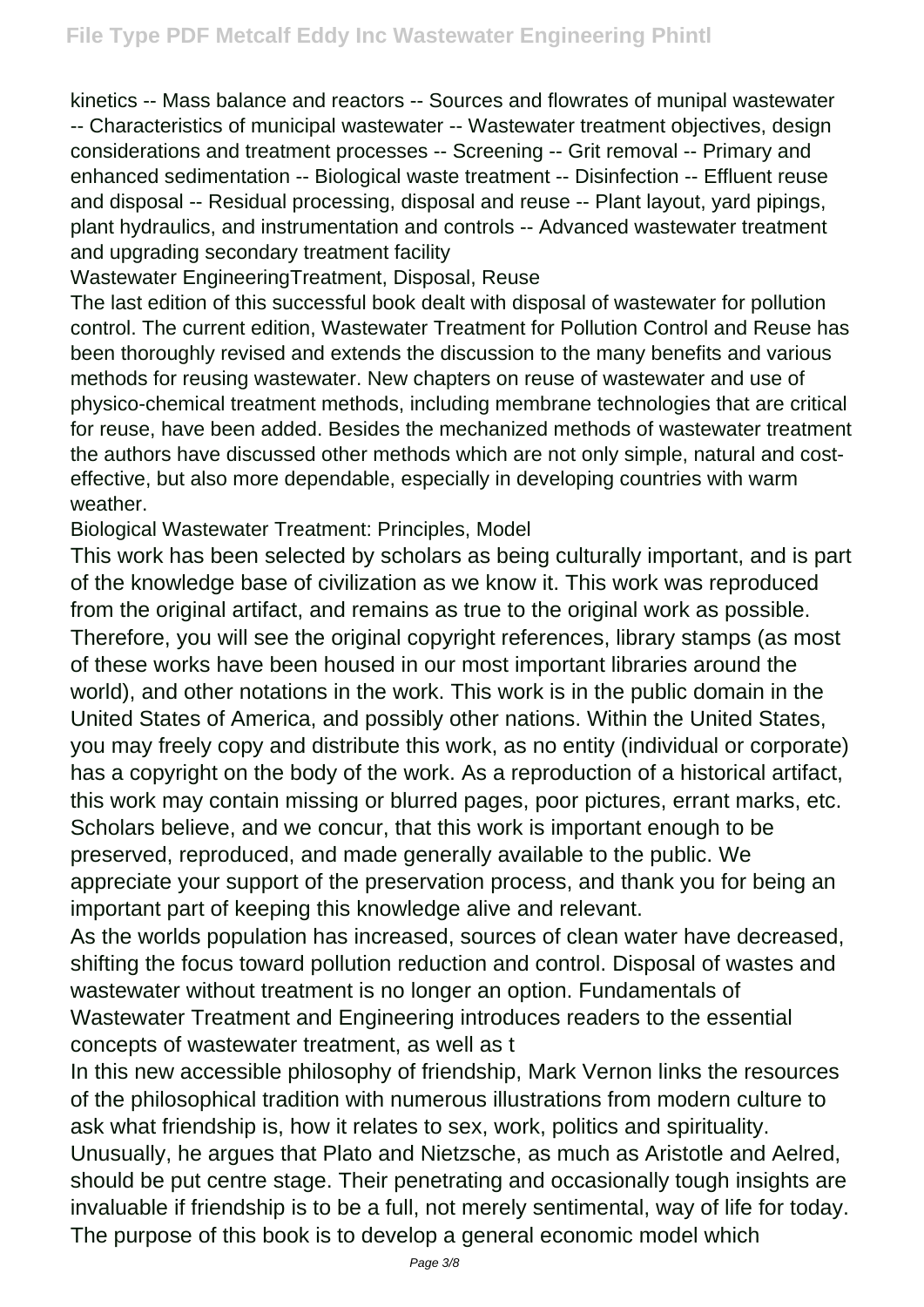## **File Type PDF Metcalf Eddy Inc Wastewater Engineering Phintl**

integrates the quantity and quality issues of water resource management and to provide, along with a detailed criticism of the policy instruments now in use, alternative proposals concerning the efficient allocation and distribution of water. In particular we treat water as a multi-product commodity where the market plays a major role in determining water quality-discriminant pricing and its value to the user. We examine the process of moving from administrative allocation and regulation to privatization of the water industry as the key element in promoting effective competition and in providing economic incentives for greater efficiency. Water quantity and quality, considered independently of each other, have been the subject of numerous studies during the last twenty years. Let us recall briefly the most outstanding among them. A variety of models have been constructed concerning the optimal scheduling and sequence of water-supply projects: dynamic programming for solving multi-bjective functions in water resource development; planning models for coordinating regional water-resource supply and demand, etc. Other studies have devised water-quality management models, including multi-period design of regional or municipal wastewater systems; costallocation methods to induce effluent dischargers to participate in regional water systems; models to predict the quality of effluent (in particular, whether it meets certain established standards); models for finding optimal waste-removal policies at each of the polluting sources, and so on.

Adapted from the Handbook of Environmental Engineering Calculations, Water and Waste Water Calculations Manual is designed as a quick-reference resource for solving most of the mathematical problems encountered by professionals specializing in water and wastewater. Calculations methods for all areas water and waste water are represented and practical solutions are provided. Water and Waste Water Calculations Manual includes such topics as conversion factors, calculations for flows in aquifers, pumping, stream sanitation, techniques for classification of lake water quality, hydraulics for environmental engineers pipe networks for water supply distribution and fundamental concepts of water flow in pipes, weirs, orifices and open channels.

The past 30 years have seen the emergence of a growing desire worldwide to take positive actions to restore and protect the environment from the degrading effects of all forms of pollution: air, noise, solid waste, and water. Because pollution is a direct or indirect consequence of waste, the seemingly idealistic demand for "zero discharge" can be construed as an unrealistic demand for zero waste. However, as long as waste exists, we can only attempt to abate the subsequent pollution by converting it to a less noxious form. Three major questions usually arise when a particular type of pollution has been identified: (1) How serious is the pollution? (2) Is the technology to abate it available? and (3) Do the costs of abatement justify the degree of abatement achieved? The principal intention of the Handbook of Environmental Engineering series is to help readers formulate answers to the last two questions. The traditional approach of applying tried-and-true solutions to specific pollution pr- lems has been a major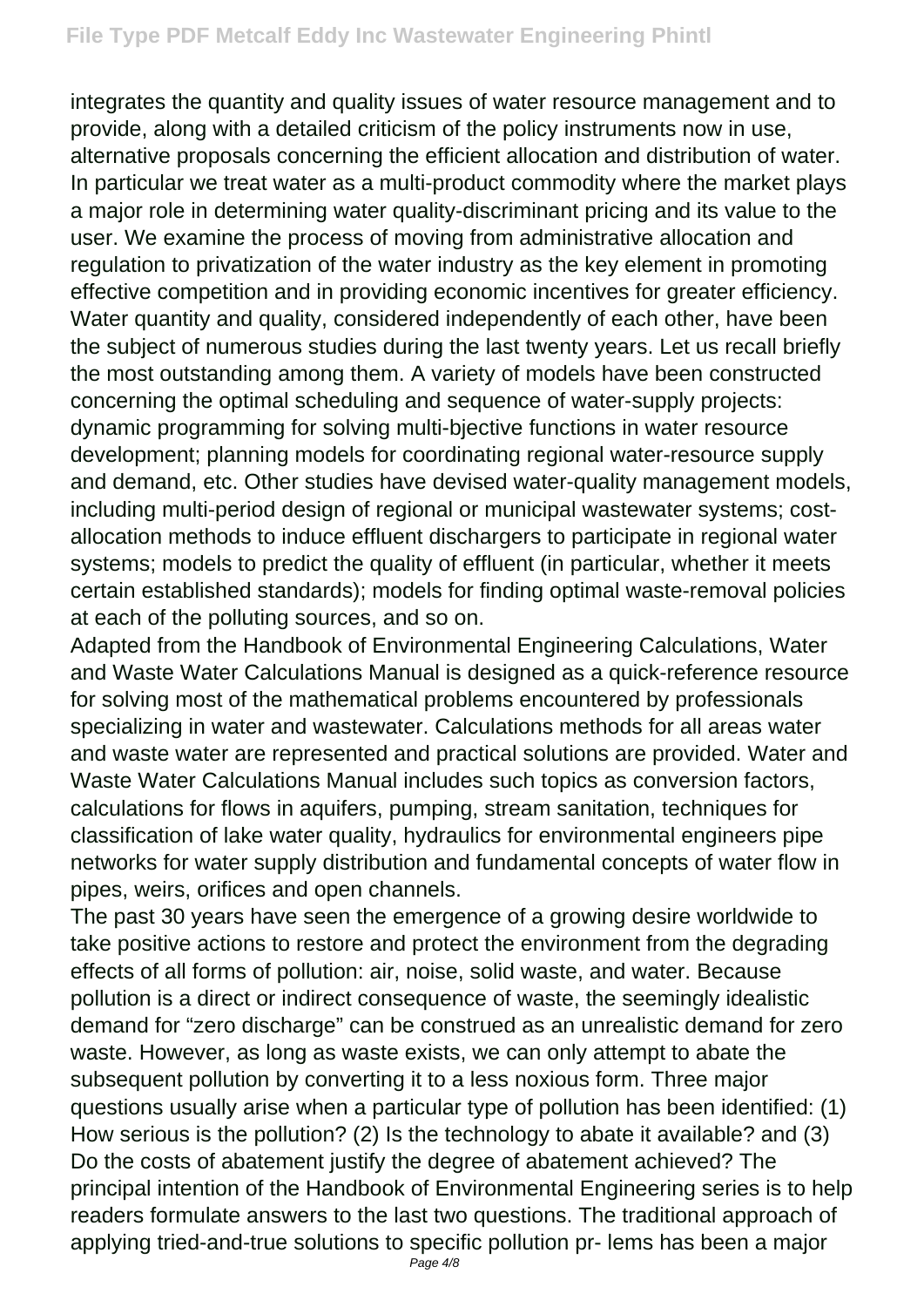contributing factor to the success of environmental engineering, and has accounted in large measure for the establishment of a "methodology of pollution c- trol. " However, realization of the ever-increasing complexity and interrelated nature of current environmental problems makes it imperative that intelligent planning of pollution abatement systems be undertaken.

Intended for undergraduate or graduate level students, this text is considered the source in the field of wastewater engineering. Known for its clear writing, good organization, and understandable presentation of theory and current practice, the key to the book is its balanced coverage. It leads students to develop an overall perspective on wastewater engineering and enables them to apply the principles and practices covered to the solution of collection, treatment, and disposal problems.

Development and trends in wastewater engineering;determination of sewage flowrates;hydraulics of sewers;design of sewers;sewer appurtenancesand special structures;pump and pumping stations;wastewater characteristics;physical unit operations;chemical unit processes;design of facilities for physical and chemical treatment of wastewater;design of facilities for biological treatment of wastewater;design of facilities fortreatment and disposal of sludge;advanced wastewater treatment;water-pollution control and effluent disposal;wastewater treatment studies.

Constructed Wetlands for Water Quality Improvement is a virtual encyclopedia of state-of-the-art information on the use of constructed wetlands for improving water quality. Well-organized and easy-to-use, this book features contributions from prominent scientists and provides important case studies. It is ideal for anyone involved in the application of constructed wetlands in treating municipal and industrial wastewater, mine drainage, and non-point source pollution. Constructed Wetlands for Water Quality Improvement is a "must" for industrial and municipal water treatment professionals, consulting engineers, federal and state regulators, wetland scientists and professionals, ecologists, environmental health professionals, planners, and industrial environmental managers. This book brings together, and integrates the three principal areas of environmental engineering water, air, and solid waste management. It introduces a unique approach by emphasizing the relationship between the principles observed in natural purification processes and those employed in engineered systems. First, the physical, chemical, mathematical, and biological principles that define, measure and quantify environmental quality are described. Next, the processes by which nature assimilates waste material are discussed and the natural purification processes that form the basis of engineered systems are detailed. Finally, the engineering principles and practices involved in the design and operation of environmental engineering works are covered at length. Written in a lucid style and offering abundant illustrations and problems, the book provides a treatment of environmental engineering that can be understood by a wide range of readers.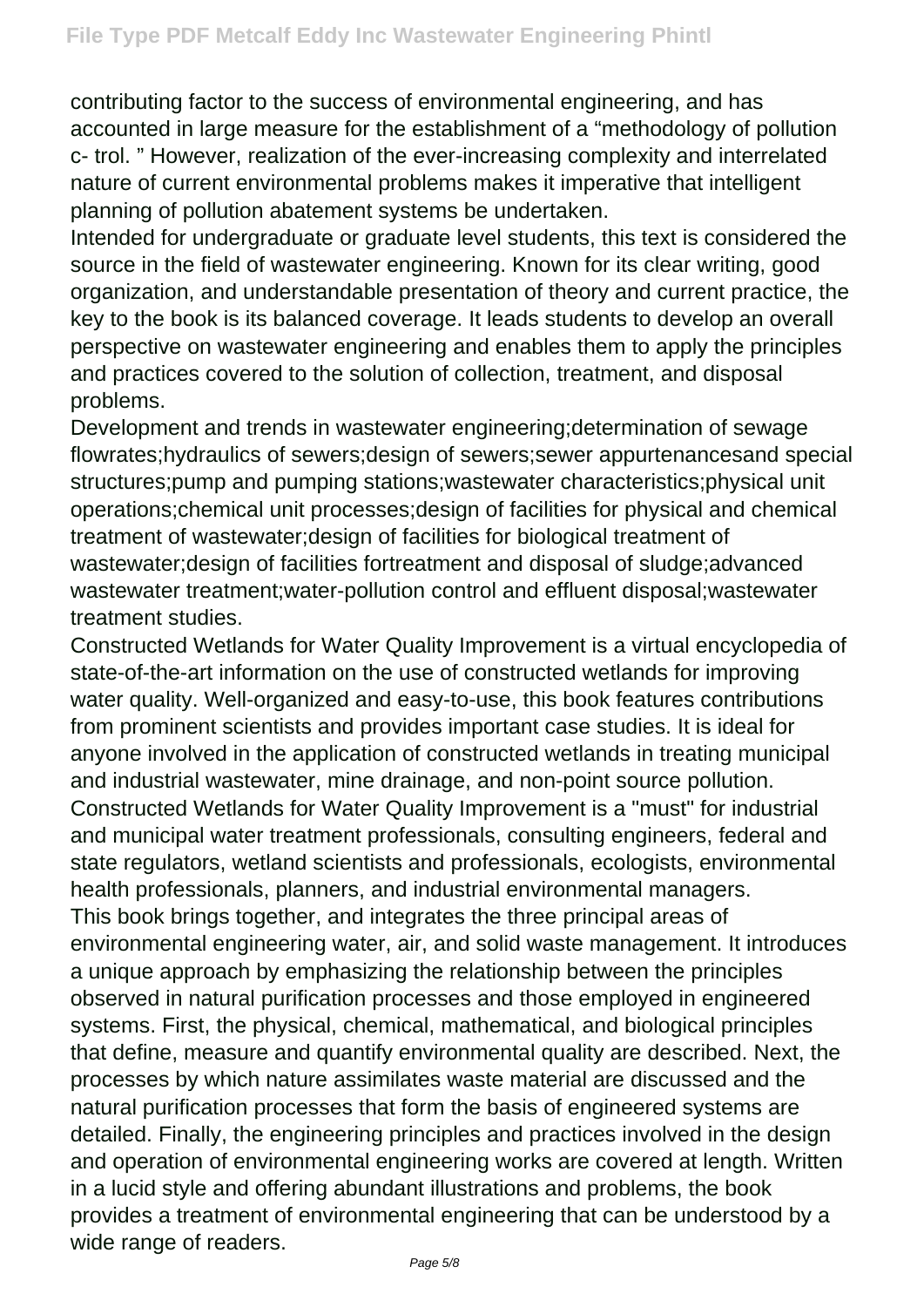An Integrated Approach to Managing the World's Water Resources Water Reuse: Issues, Technologies, and Applications equips water/wastewater students, engineers, scientists, and professionals with a definitive account of the latest water reclamation, recycling, and reuse theory and practice. This landmark textbook presents an integrated approach to all aspects of water reuse \_ from public health protection to water quality criteria and regulations to advanced technology to implementation issues. Filled with over 500 detailed illustrations and photographs, Water Reuse: Issues, Technology, and Applications features: In-depth coverage of cutting-edge water reclamation and reuse applications Current issues and developments in public health and environmental protection criteria, regulations, and risk management Review of current advanced treatment technologies, new developments, and practices Special emphasis on process reliability and multiple barrier concepts approach Consideration of satellite and decentralized water reuse facilities Consideration of planning and public participation of water reuse Inside This Landmark Water/Wastewater Management Tool • Water Reuse: An Introduction • Health and Environmental Concerns in Water Reuse • Technologies and Systems for Water Reclamation and Reuse • Water Reuse Applications • Implementing Water Reuse the definitive guide to the theory and practice of water treatment engineering THIS NEWLY REVISED EDITION of the classic reference provides complete, upto-date coverage of both theory and practice of water treatment system design. The Third Edition brings the field up to date, addressing new regulatory requirements, ongoing environmental concerns, and the emergence of pharmacological agents and other new chemical constituents in water. Written by some of the foremost experts in the field of public water supply, Water Treatment, Third Edition maintains the book's broad scope and reach, while reorganizing the material for even greater clarity and readability. Topics span from the fundamentals of water chemistry and microbiology to the latest methods for detecting constituents in water, leading-edge technologies for implementing water treatment processes, and the increasingly important topic of managing residuals from water treatment plants. Along with hundreds of illustrations, photographs, and extensive tables listing chemical properties and design data, this volume: Introduces a number of new topics such as advanced oxidation and enhanced coagulation Discusses treatment strategies for removing pharmaceuticals and personal care products Examines advanced treatment technologies such as membrane filtration, reverse osmosis, and ozone addition Details reverse osmosis applications for brackish groundwater, wastewater, and other water sources Provides new case studies demonstrating the synthesis of full-scale treatment trains A must-have resource for engineers designing or operating water treatment plants, Water Treatment, Third Edition is also useful for students of civil, environmental, and water resources engineering. In a world where waste incinerators are not an option and landfills are at over capacity, cities are hard pressed to find a solution to the problem of what to do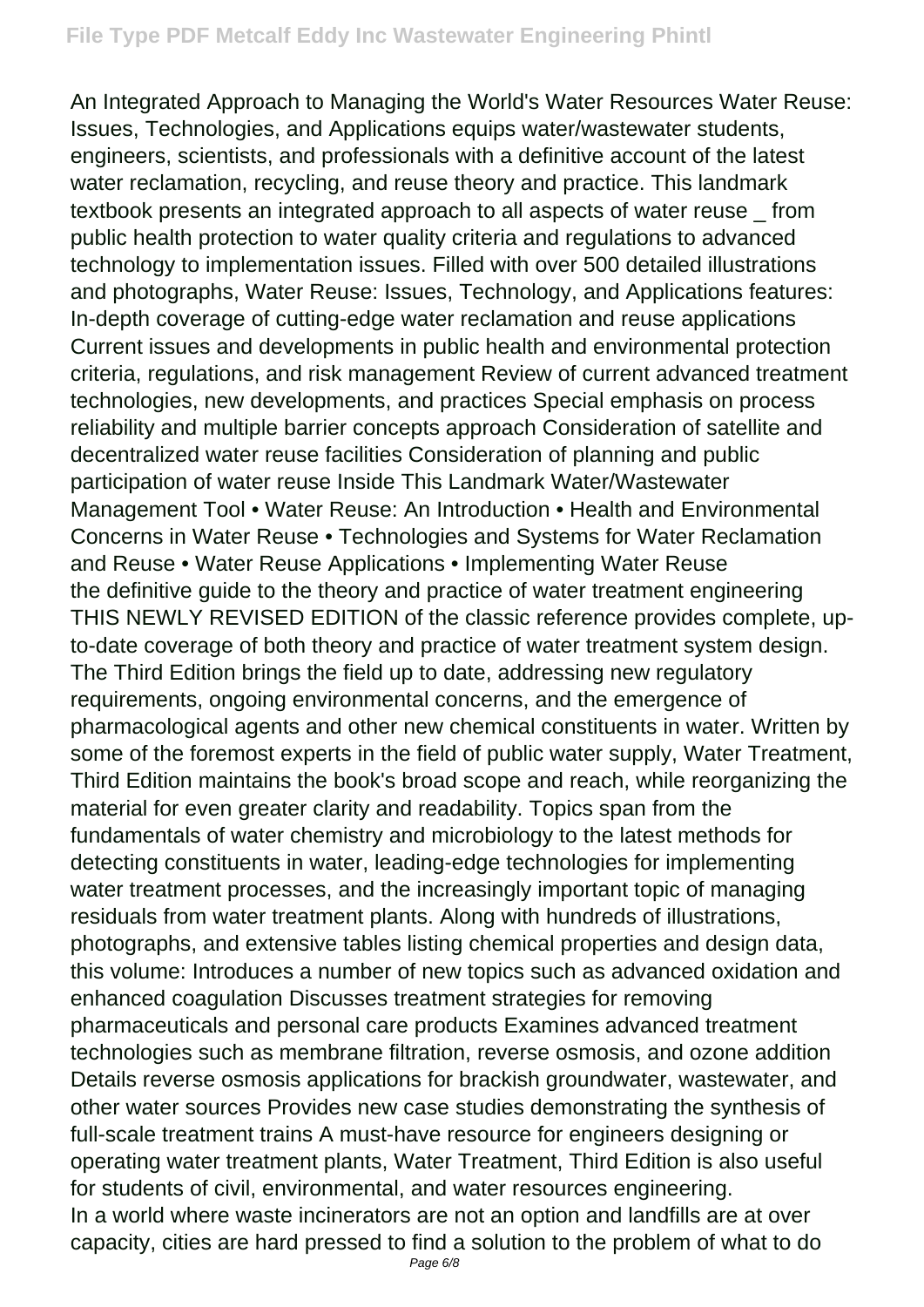with their solid waste. Handbook of Solid Waste Management, 2/e offers a solution. This handbook offers an integrated approach to the planning, design, and management of economical and environmentally responsible solid waste disposal system. Let twenty industry and government experts provide you with the tools to design a solid waste management system capable of disposing of waste in a cost-efficient and environmentally responsible manner. Focusing on the six primary functions of an integrated system--source reduction, toxicity reduction, recycling and reuse, composting, waste- to-energy combustion, and landfilling--they explore each technology and examine its problems, costs, and legal and social ramifications.

Basic Principles of Wastewater Treatment is the second volume in the Biological Wastewater Treatment series, and focus on the unit operations and processes associated with biological wastewater treatment. The major topics covered are: .microbiology and ecology of wastewater treatment .reaction kinetics and reactor hydraulics .conversion of organic and inorganic matter .sedimentation .aeration. The theory presented in this volume forms the basis upon which the other books in the series are built. The Biological Wastewater Treatment series is based on the book Biological Wastewater Treatment in Warm Climate Regions and on a highly acclaimed set of best selling textbooks. This international version is comprised by six textbooks giving a state-of-the-art presentation of the science and technology of biological wastewater treatment. Other books in the Biological Wastewater Treatment series: Volume 1: Wastewater characteristics, treatment and disposal Volume 3: Waste stabilisation ponds Volume 4: Anaerobic reactors Volume 5: Activated sludge and aerobic biofilm reactors Volume 6: Sludge treatment and disposal

Publisher's Note: Products purchased from Third Party sellers are not guaranteed by the publisher for quality, authenticity, or access to any online entitlements included with the product. A Fully Updated, In-Depth Guide to Water and Wastewater Engineering Thoroughly revised to reflect the latest advances, procedures, and regulations, this authoritative resource contains comprehensive coverage of the design and construction of municipal water and wastewater facilities. Written by an environmental engineering expert and seasoned academic, Water and Wastewater Engineering: Design Principles and Practice, Second Edition, offers detailed explanations, practical strategies, and design techniques as well as hands-on safety protocols and operation and maintenance procedures. You will get cutting-edge information on water quality standards, corrosion control, piping materials, energy efficiency, direct and indirect potable reuse, and more. Coverage includes: • The design and construction processes • General water supply design considerations • Intake structures and wells • Chemical handling and storage • Coagulation and flocculation • Lime-soda and ion exchange softening • Reverse osmosis and nanofiltration • Sedimentation • Granular and membrane filtration • Disinfection and fluoridation • Removal of specific constituents • Water plant residuals management, process selection, and